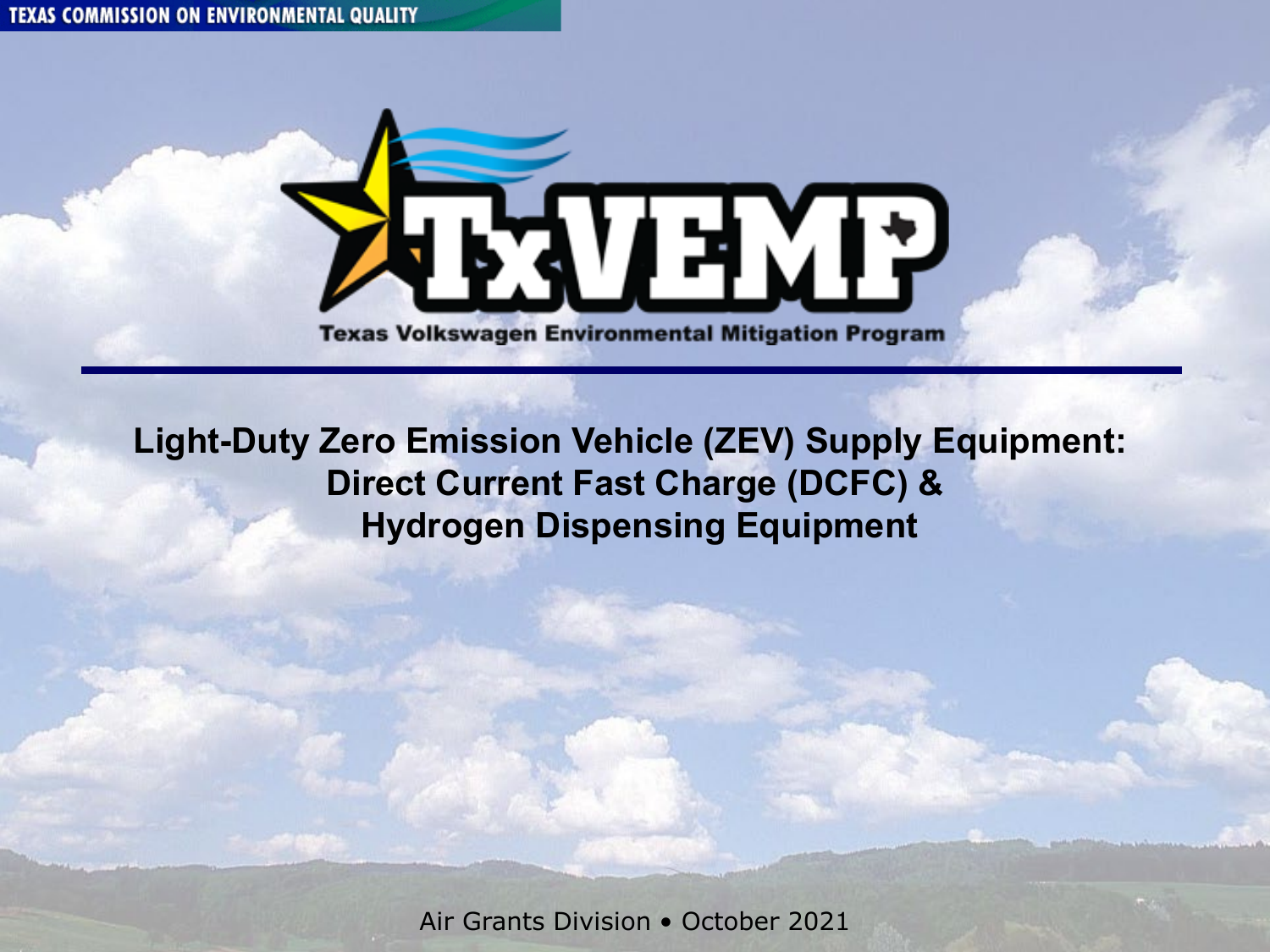

#### **Volkswagen Settlement**

- to resolve violations for vehicles that emitted nitrogen • Volkswagen (VW) entered into settlement agreements oxides  $(NO_x)$  above the federal standards.
- the Environmental Mitigation Trust Agreement. • VW was required to pay approximately \$2.9 billion into
- • VW was also required to pay \$2 billion to fund a nationwide ZEV Investment Plan.
- Texas received \$30.1 million of the \$2 billion for ZEV.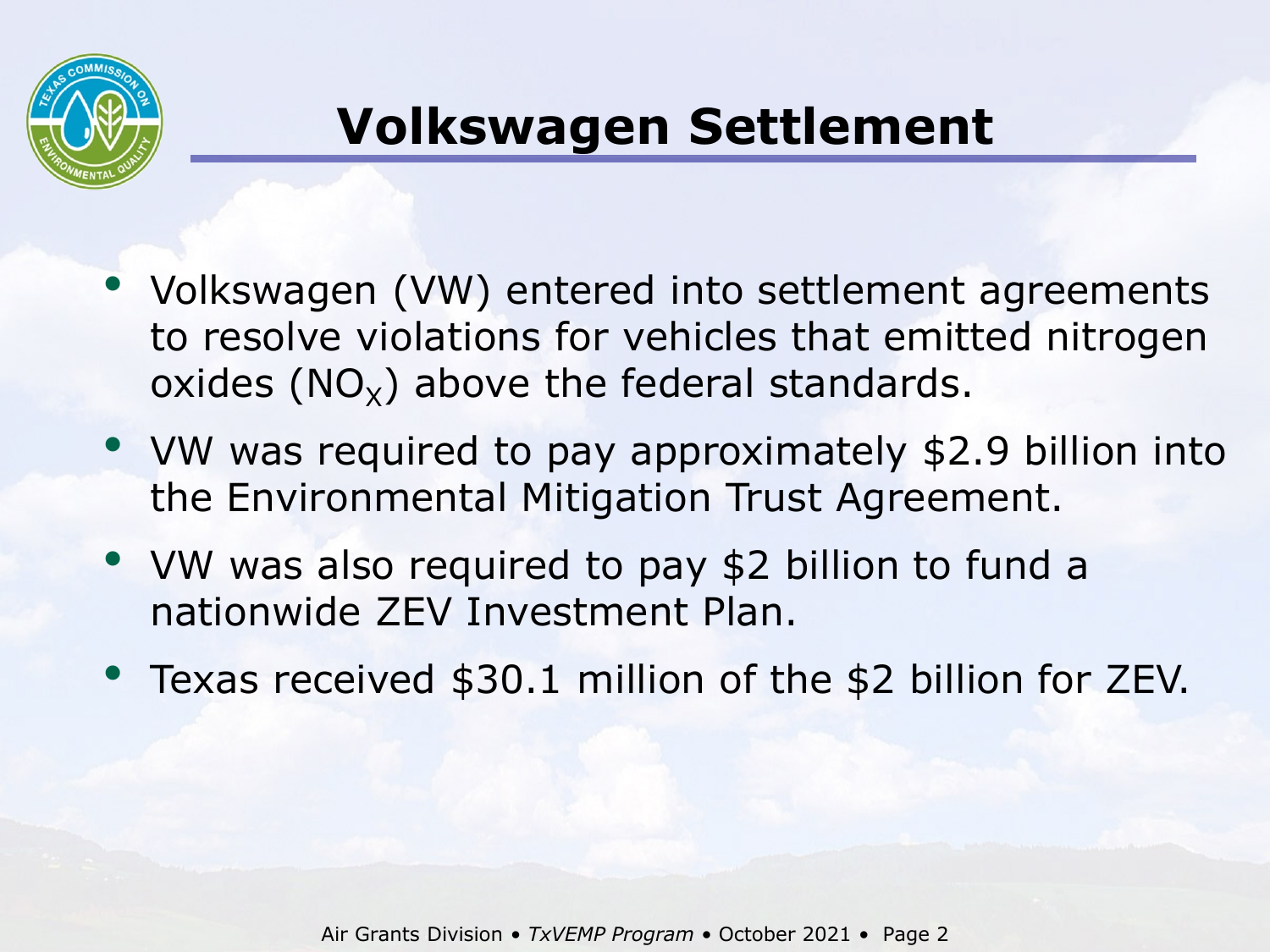

 \$20.9 million in grants will be available statewide for the purchase and installation of:

- **DCFC light-duty electric vehicle supply equipment** in a public place, workplace, or multi-unit dwelling; and
- **Light-duty hydrogen fuel cell vehicle**  supply equipment in a public place.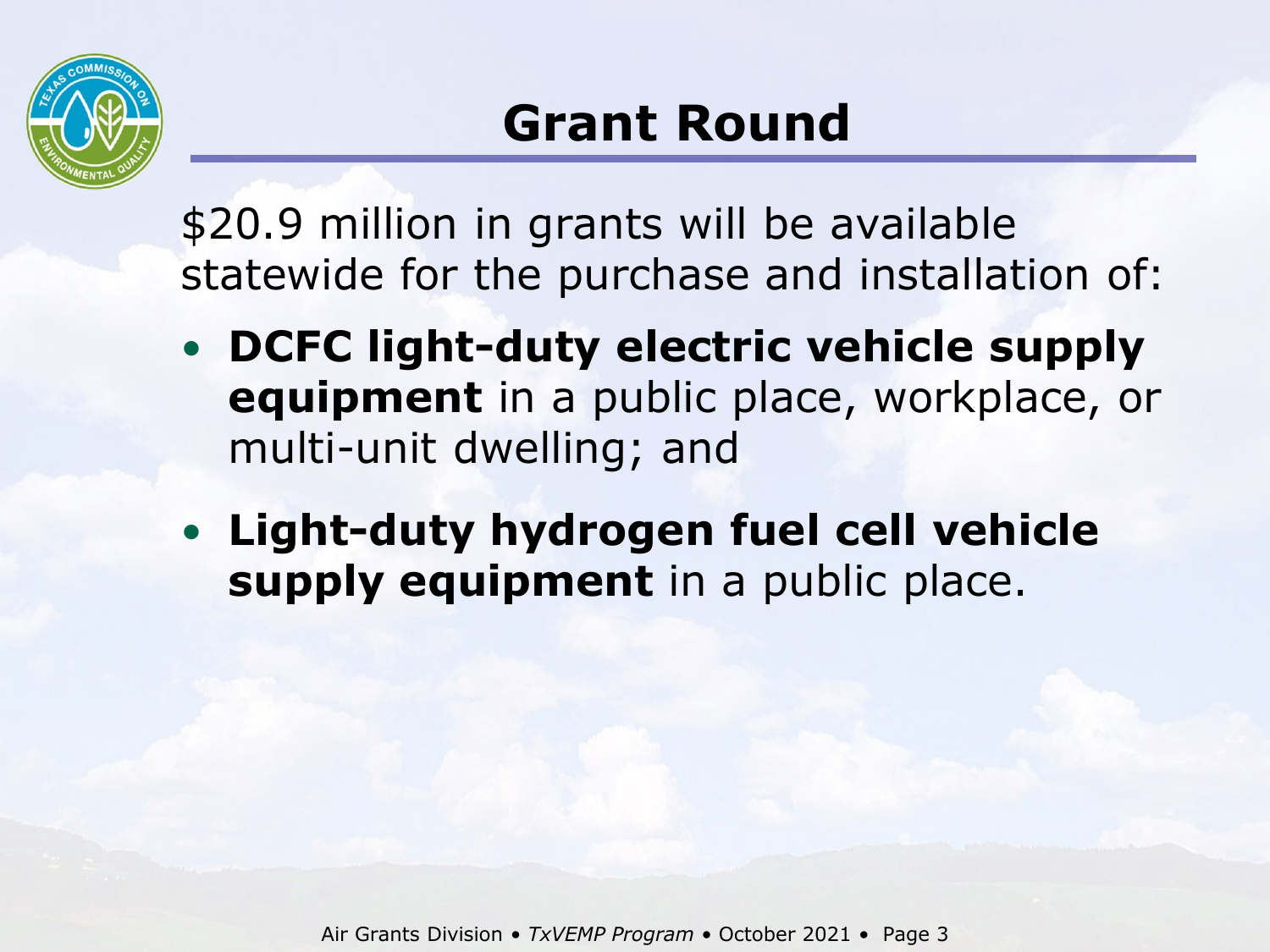

# **Eligible Applicants**

- subdivisions or agencies, business trusts, partnerships, associations, or other legal entities eligible to conduct business in Texas. • Eligible applicants include individuals, corporations, organizations, governments or governmental
- • The applicant must be the entity that will purchase and own the equipment for the life of the grant.
	- – The applicant may lease the equipment to another entity if the applicant maintains ownership of the equipment for the life of the grant.
- • Applicants who do not own the site must have permission from the site owner to install and operate the equipment at the site for the life of the grant.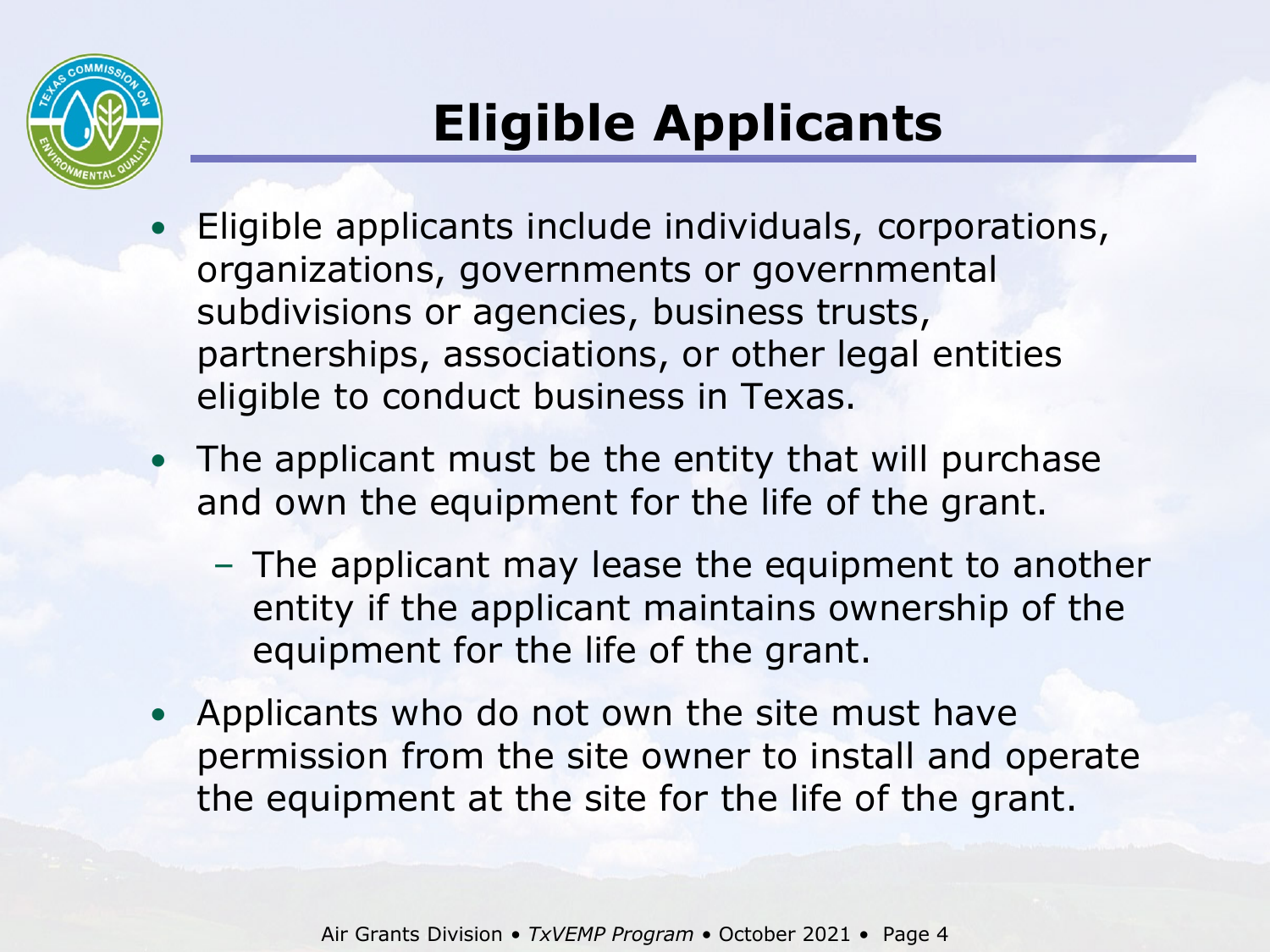

- for approval in accordance with the eligibility and • Properly completed applications will be processed priority requirements specified in the program **Request for Grant Applications.**
- • The application submission period will be divided into **two phases:** 
	- **Phase No. 1: Priority Projects**
	- **Phase No. 2: Other Eligible Projects**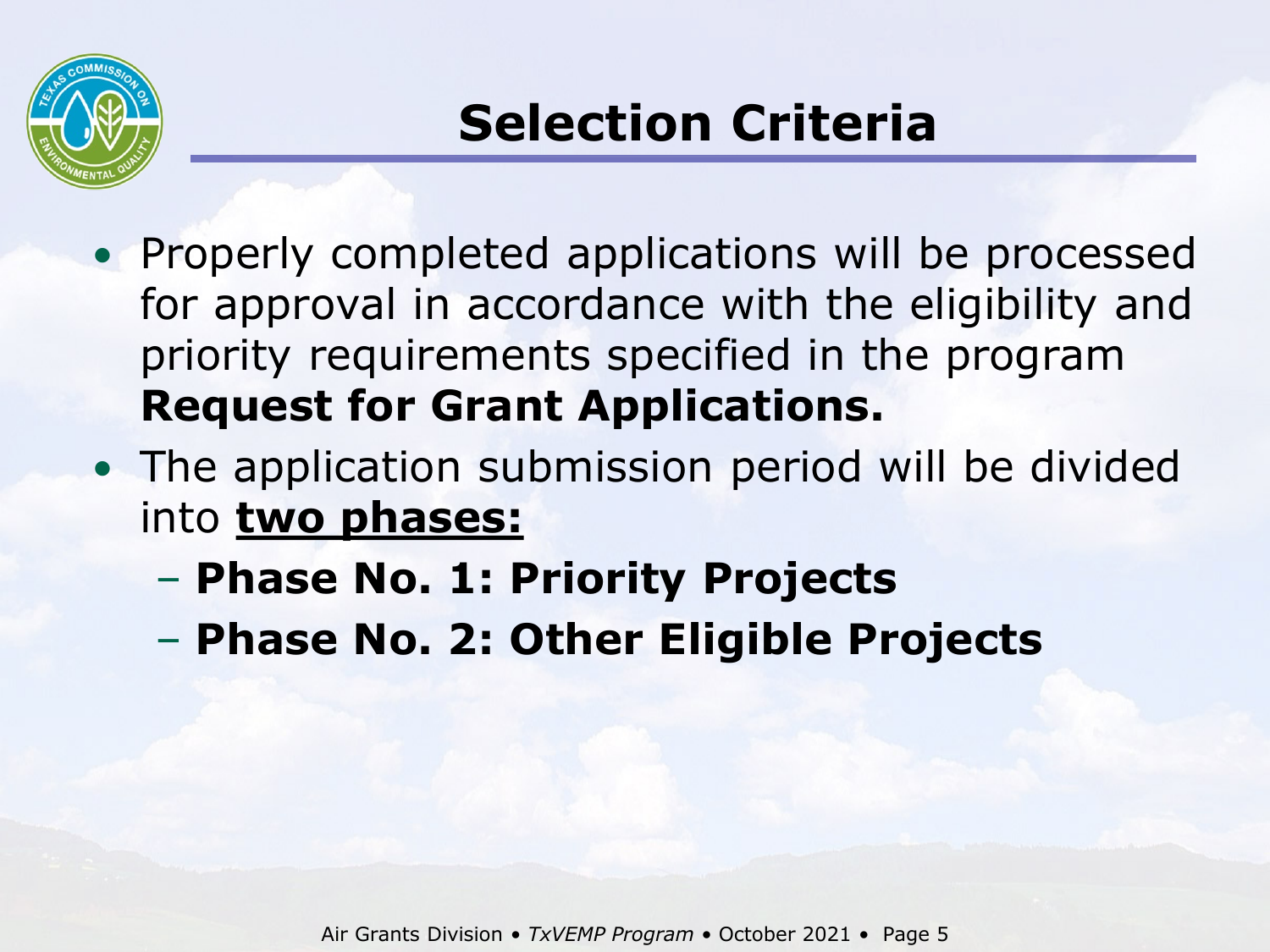

## **Phase No. 1: Priority Projects**

#### **Nov. 2, 2021, at 8:00 am CST –Dec. 2, 2021, at 5:00 pm CST**

- • TCEQ will only accept applications for projects that meet one of the following criteria.
	- – DCFC light-duty electric vehicle supply equipment:
		- rated at a minimum of 150 kilowatts (kW) per unit; and
		- installed in a public place and within one-half (1/2) mile of an Interstate, U.S., or State Highway or emergency evacuation route.
	- Air Grants Division TxVEMP Program October 2021 Page 6 equipment installed in a public location with a Services (e.g., fleet agreement).<br>Air Grants Division • *TxVEMP Program* • October 2021 • Page 6 – Light-duty hydrogen fuel cell vehicle supply demonstrated demand for hydrogen supply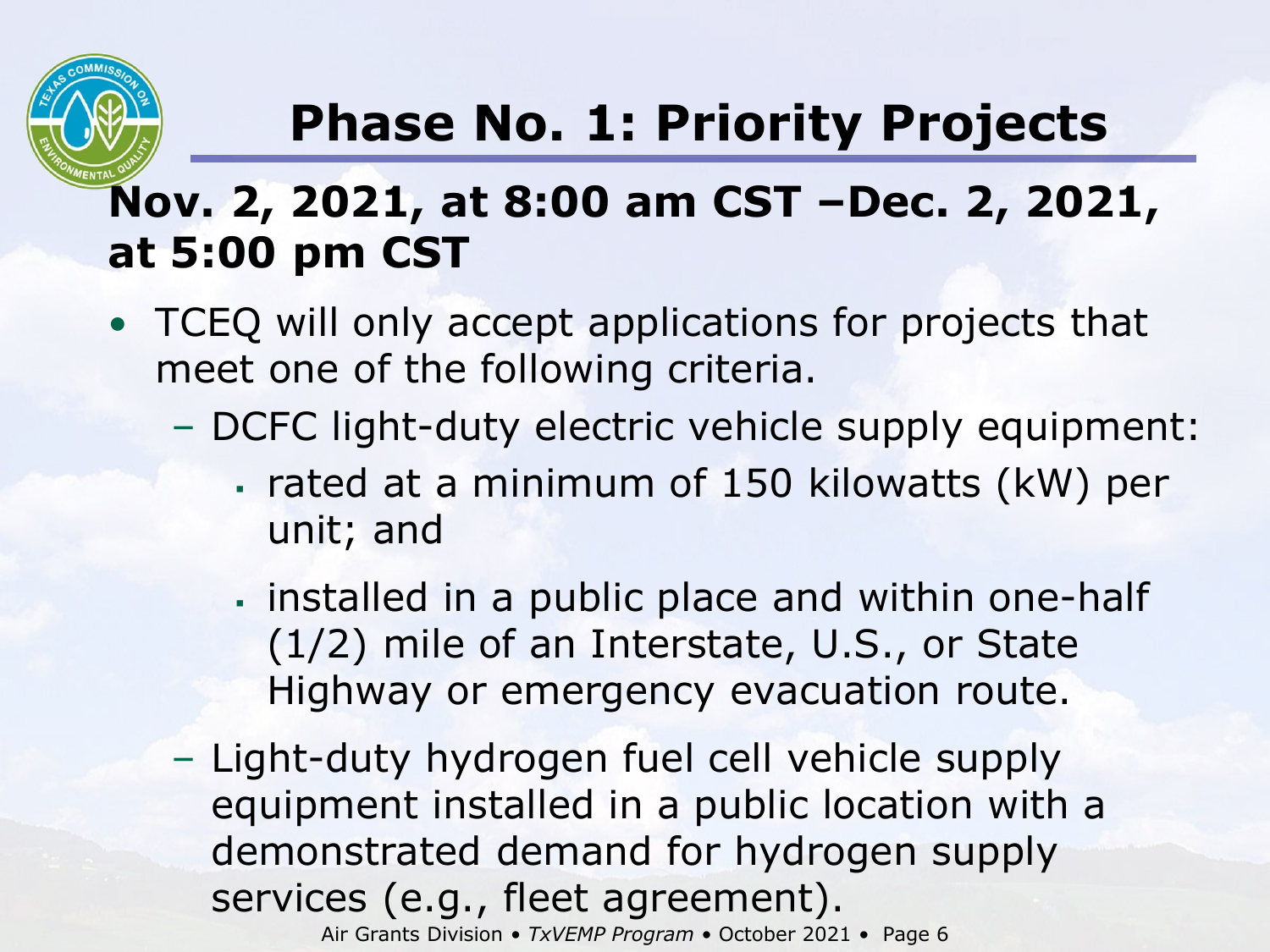

#### **Phase No. 2: Other Eligible Projects**

#### **Dec. 3, 2021, at 8:00 am CST – Jan. 3, 2022 at 5:00 pm CST**

- • During **Phase No. 2**, all eligible project applications may be submitted.
	- equipment must be rated at a minimum 50 kilowatts (kW) per unit. – DCFC light-duty electric vehicle supply
	- completion of Phase No. 1. – Grants available under **Phase No. 2** will be contingent on funds remaining after the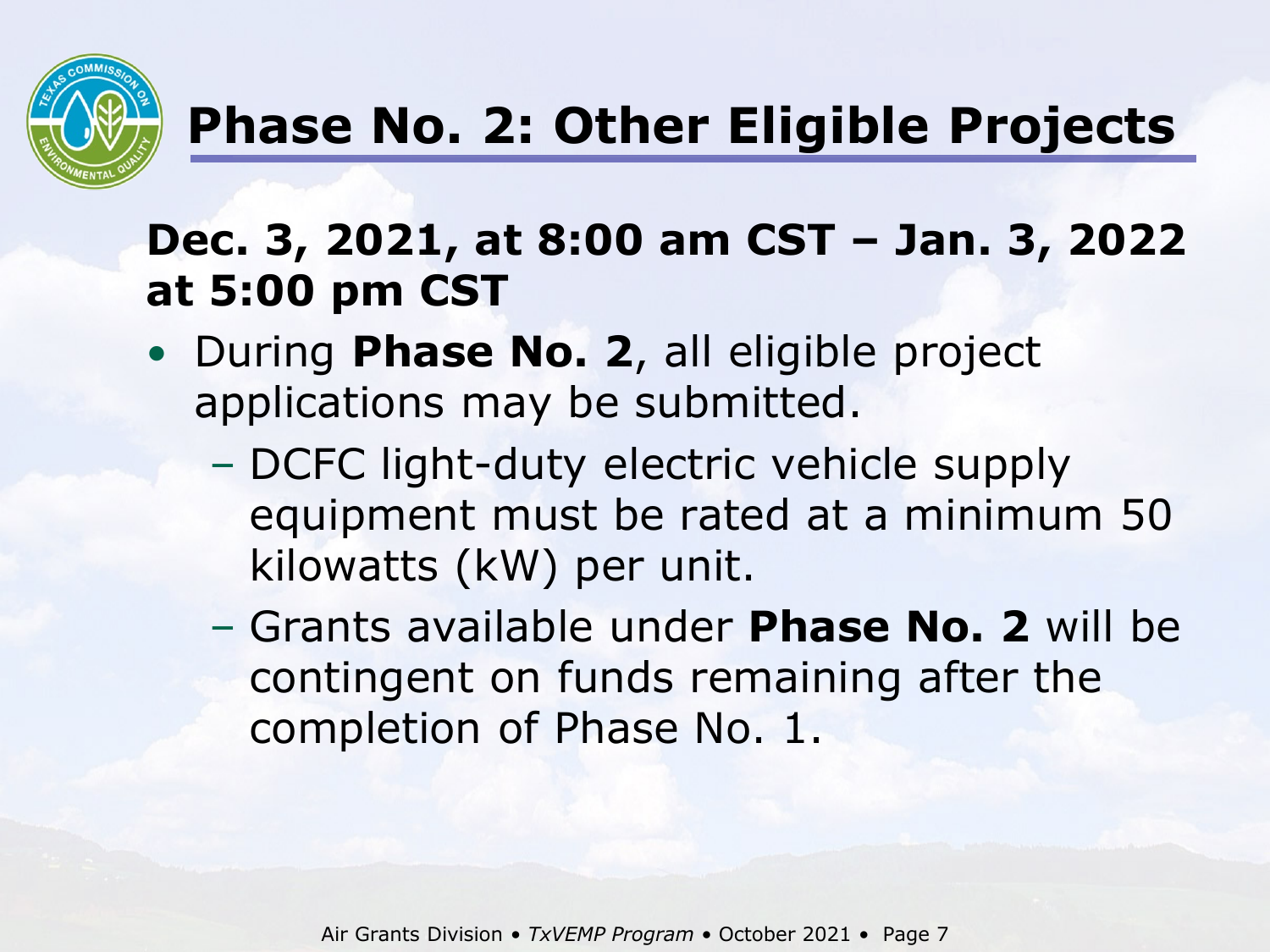

### **Project Requirements**

#### • **All DCFC light-duty electric vehicle supply equipment must:**

- – be compliant with the Americans with Disabilities Act recommended charge connect height of less than 48" and greater than 24"; and
- – connect to a network by wired ethernet, Wi-Fi, or cellular connection; and
- protocol to allow subscribers of other electric – use an Open Charge Point Interface (OCPI) vehicle charging system networks to access the charging station.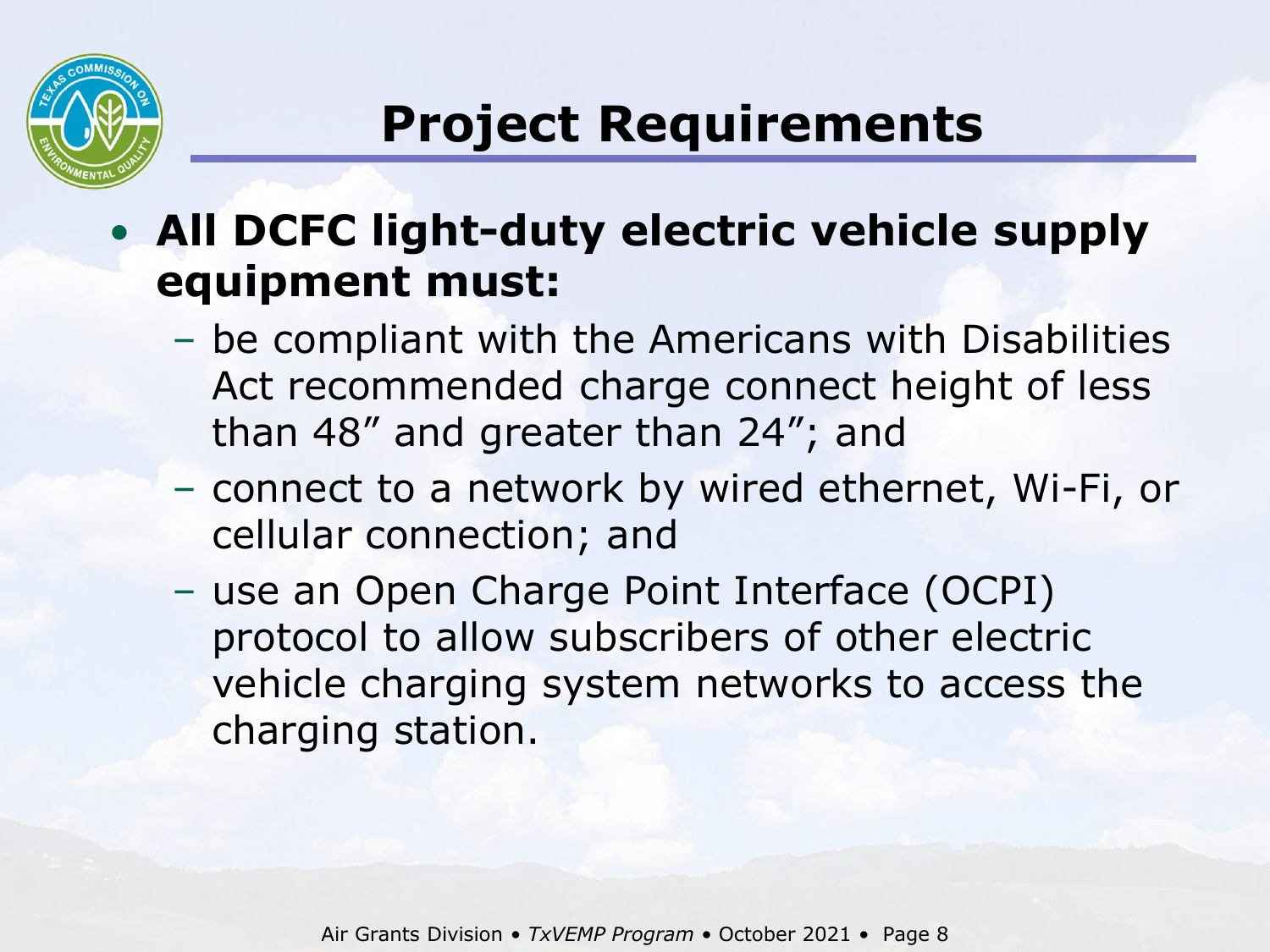

# **Project Requirements (cont.)**

#### • **A DCFC application must include:**

- – At least one Charge de Move (CHAdeMO) connector and one Society of Automotive Engineers Combined Charging System (SAE CCS) charging protocol connector; or
- – If alternative connectors will be included in an application, there must be at least one CHAdeMO and/or SAE CCS charging protocol connector for each alternative connector included in the application.

#### • **Light-duty hydrogen fuel cell vehicle supply equipment must be capable of:**

- – dispensing hydrogen at a pressure of 70 megapascals (or analogous successor technologies) and;
- dispensing at least 100 kilograms (kg) per day.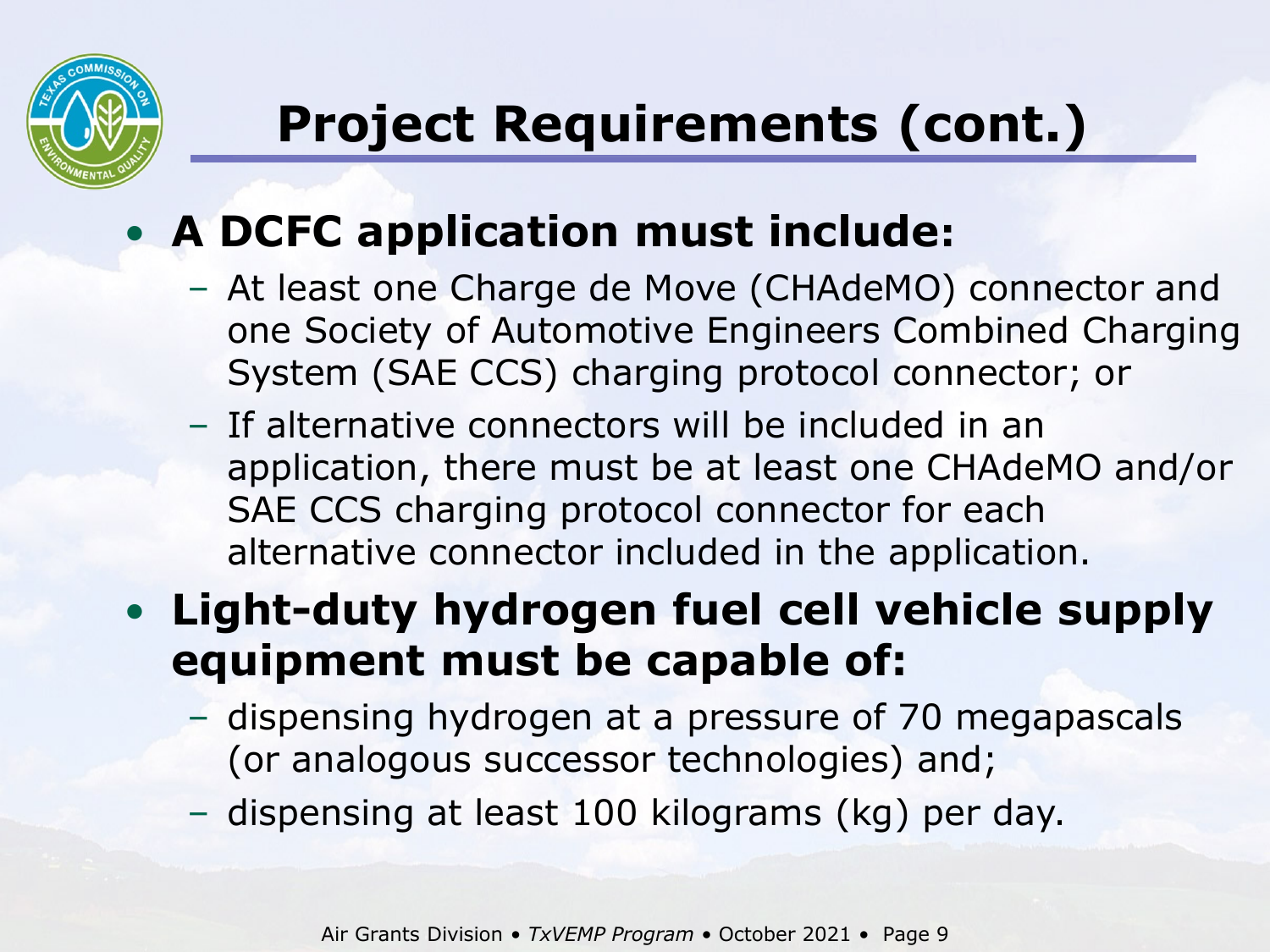

# **Project Requirements (cont.)**

#### • **Equipment must be installed:**

- – at a location without existing light-duty ZEV supply services; or
- – to add new units to expand the number of vehicles that may be serviced at an existing site.
- • Funding is not available to *replace* existing equipment with newer equipment.
- • To be considered public, the project site must be accessible per week and have dusk to dawn lighting. to the general public for users 24-hours per day/seven days
- • Should payment be required to access and use the grant- funded equipment, it must be Payment Card Industry compliant to allow use of a credit or debit card.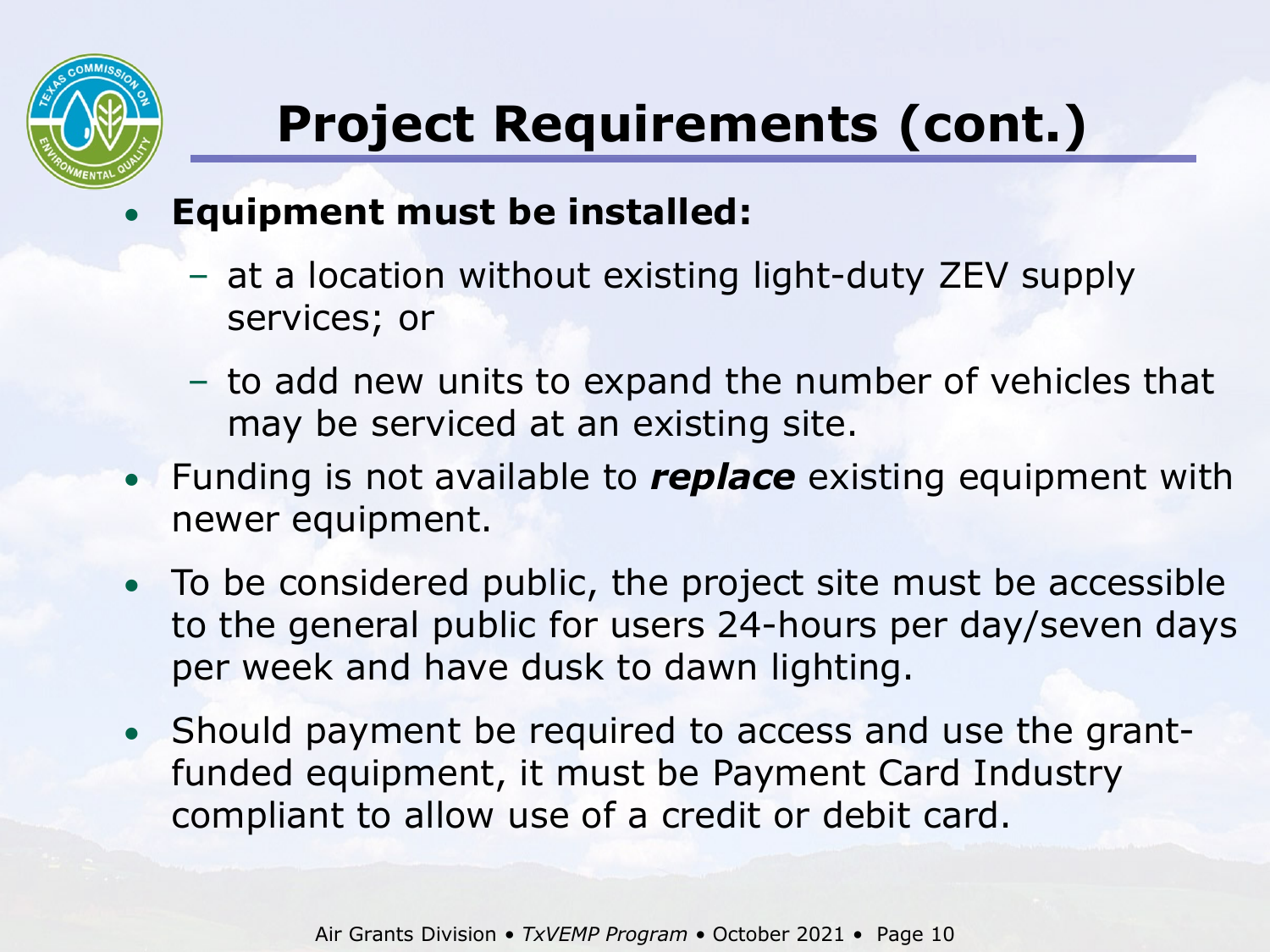

# **Maximum Grant Amounts: DCFC**

- DCFC charging unit installed, up to a maximum of \$600,000 per project site. • Applicants may request up to \$150,000 per
- • Final project grant amounts may not exceed the following maximum percentage of cost limits:
	- supply equipment installed in a public place – **70%** for DCFC light-duty electric vehicle
	- supply equipment installed in a workplace or – **60%** for DCFC light-duty electric vehicle multi-unit dwelling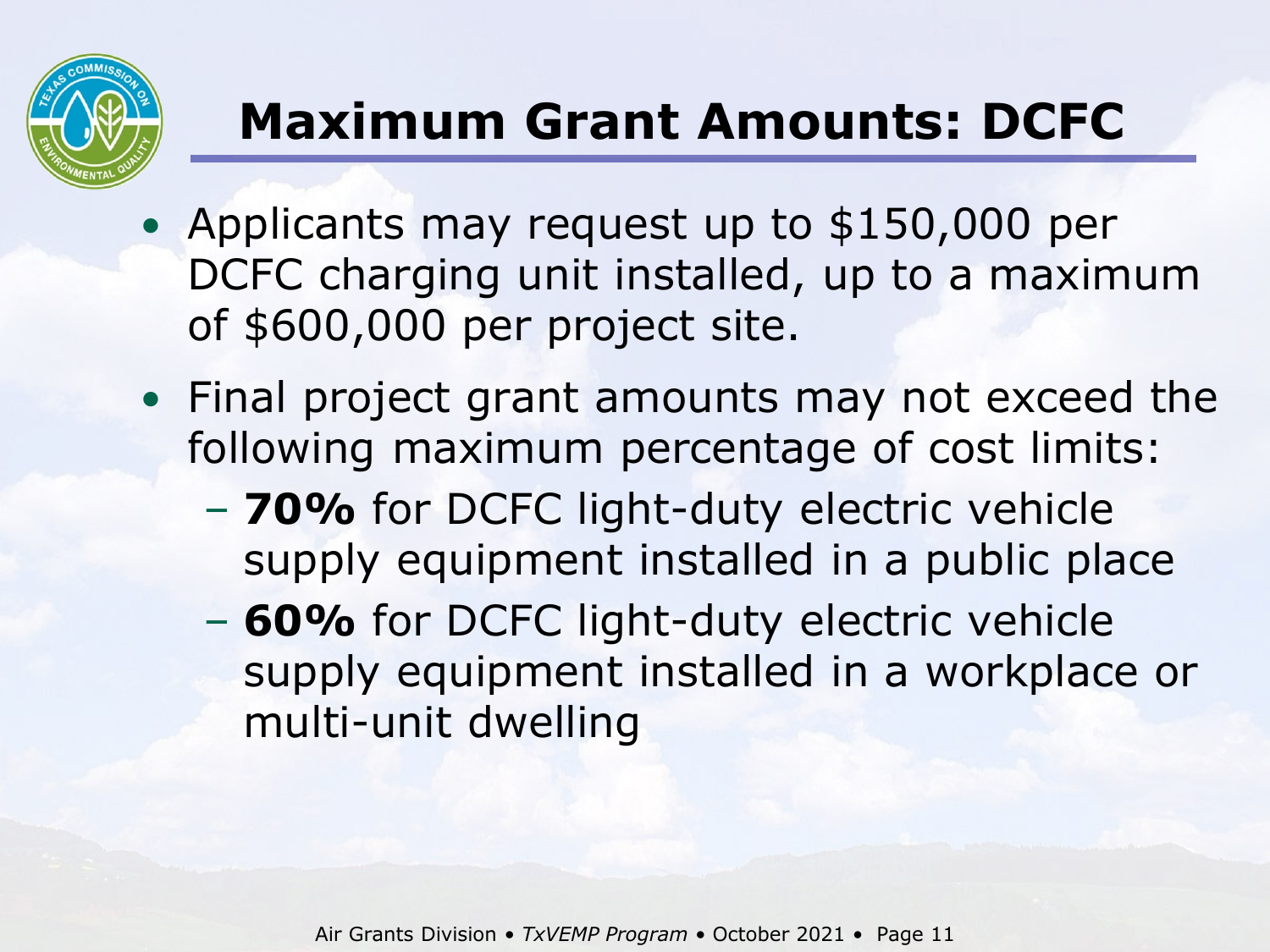

## **Maximum Grant Amounts: Hydrogen**

- Applicants may request up to \$600,000 per project site.
- • Grant amounts may not exceed the following maximum percentage of cost limits applied to the actual, eligible project costs:
	- least 250 kg per day – **33%** for equipment capable of dispensing at
	- least 100 kg per day – **25%** for equipment capable of dispensing at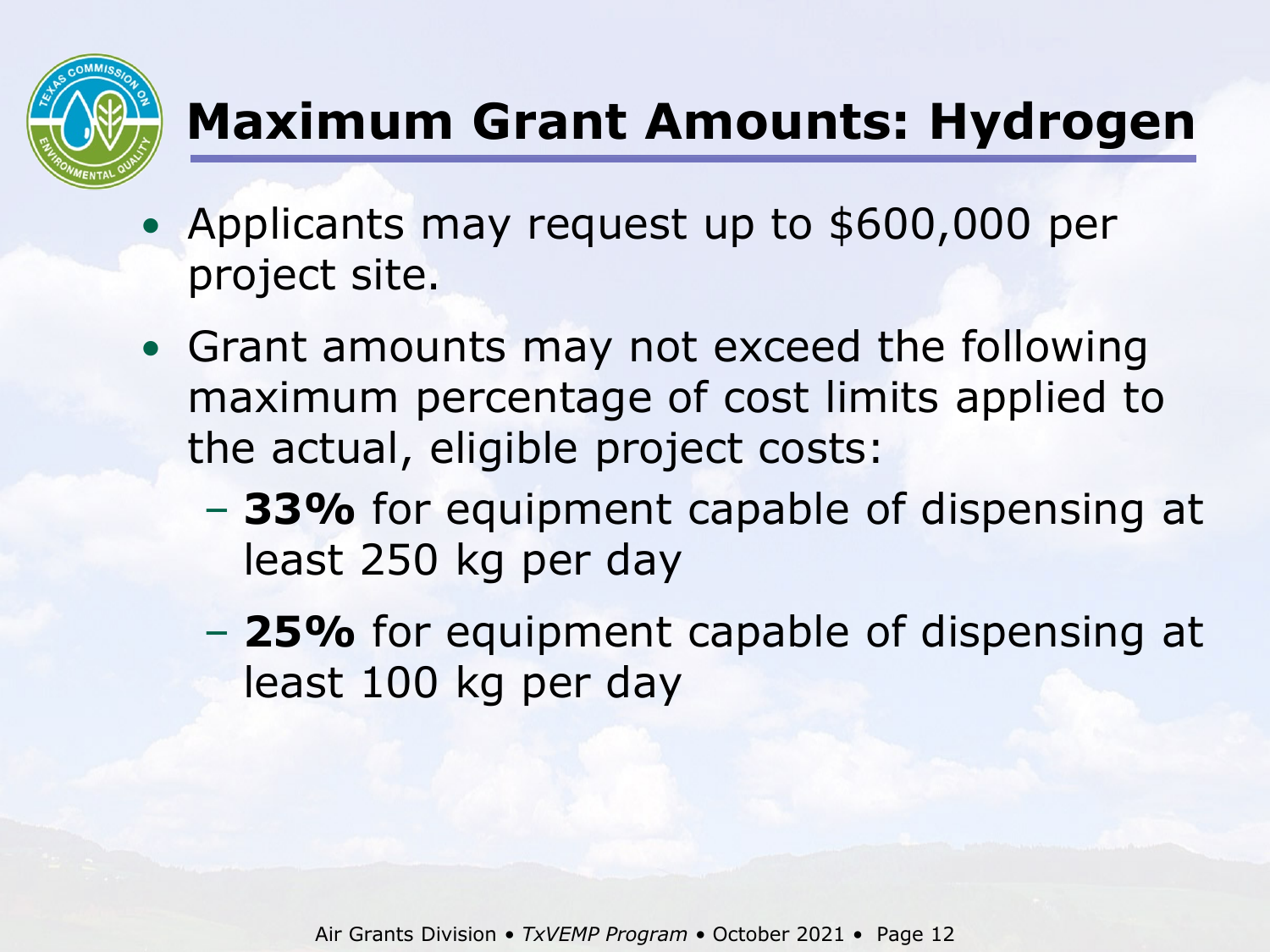

# **Eligible Project Costs**

- Eligible project costs are those that are directly connected to the acquisition, installation, operation, and maintenance of new light-duty ZEV supply equipment.
- equipment, supplies and materials, construction, and contract services. • Eligible project cost categories include
- • TCEQ will consider up to \$20,000 per unit in eligible costs for the upgrade of off-site power converters to accommodate the installation of DCFC light-duty electric vehicle supply equipment.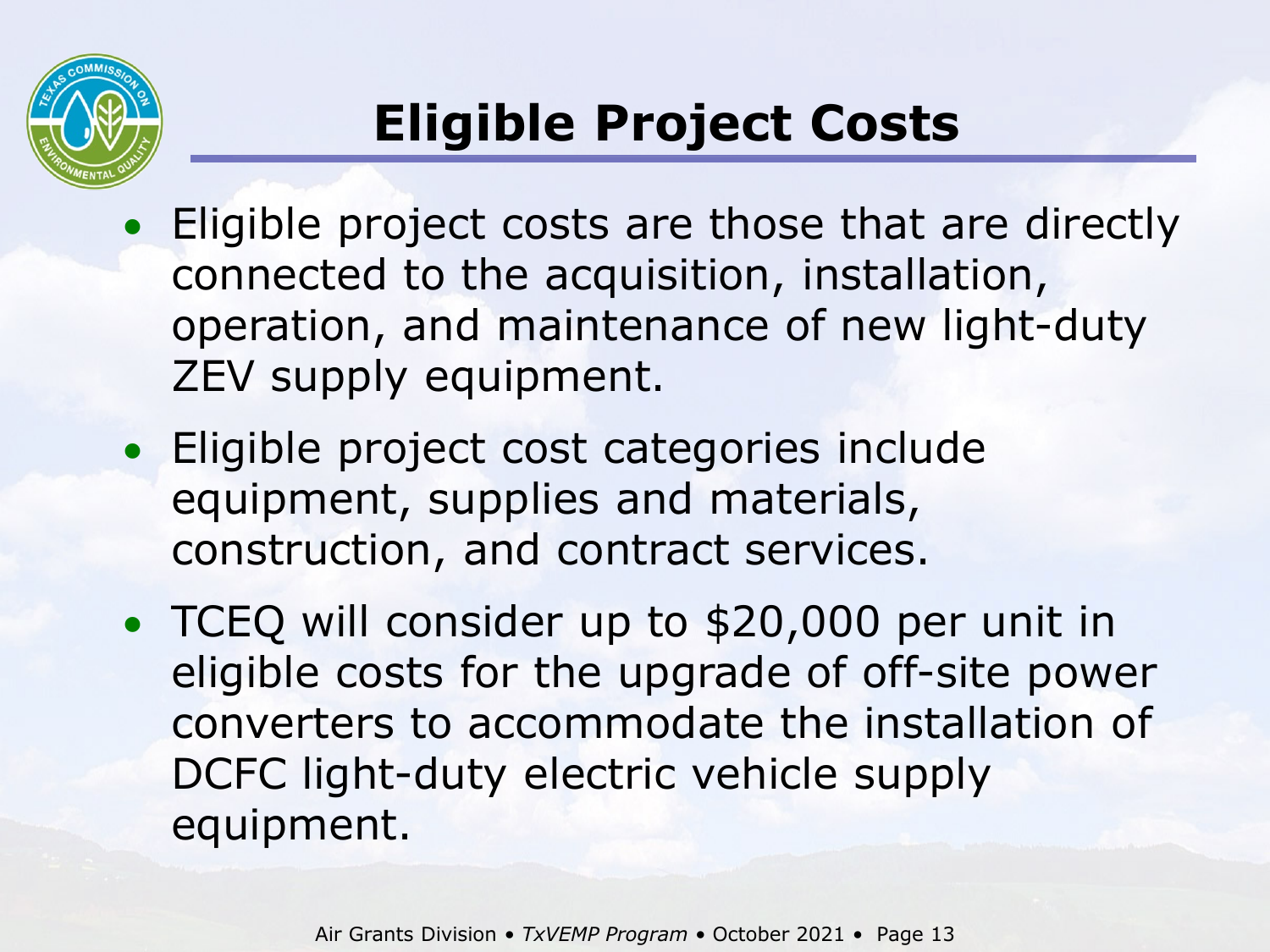

## **Ineligible Project Costs**

 Salaries and travel expenses for employees of the grantee

Salaries of any lobbyist registered in Texas

Facility, land, or an interest in land

Permitting costs for TCEQ-issued permits

Other administrative costs of the grantee, including overhead and indirect costs

Food and drink

 Any cost incurred prior to the grant round opening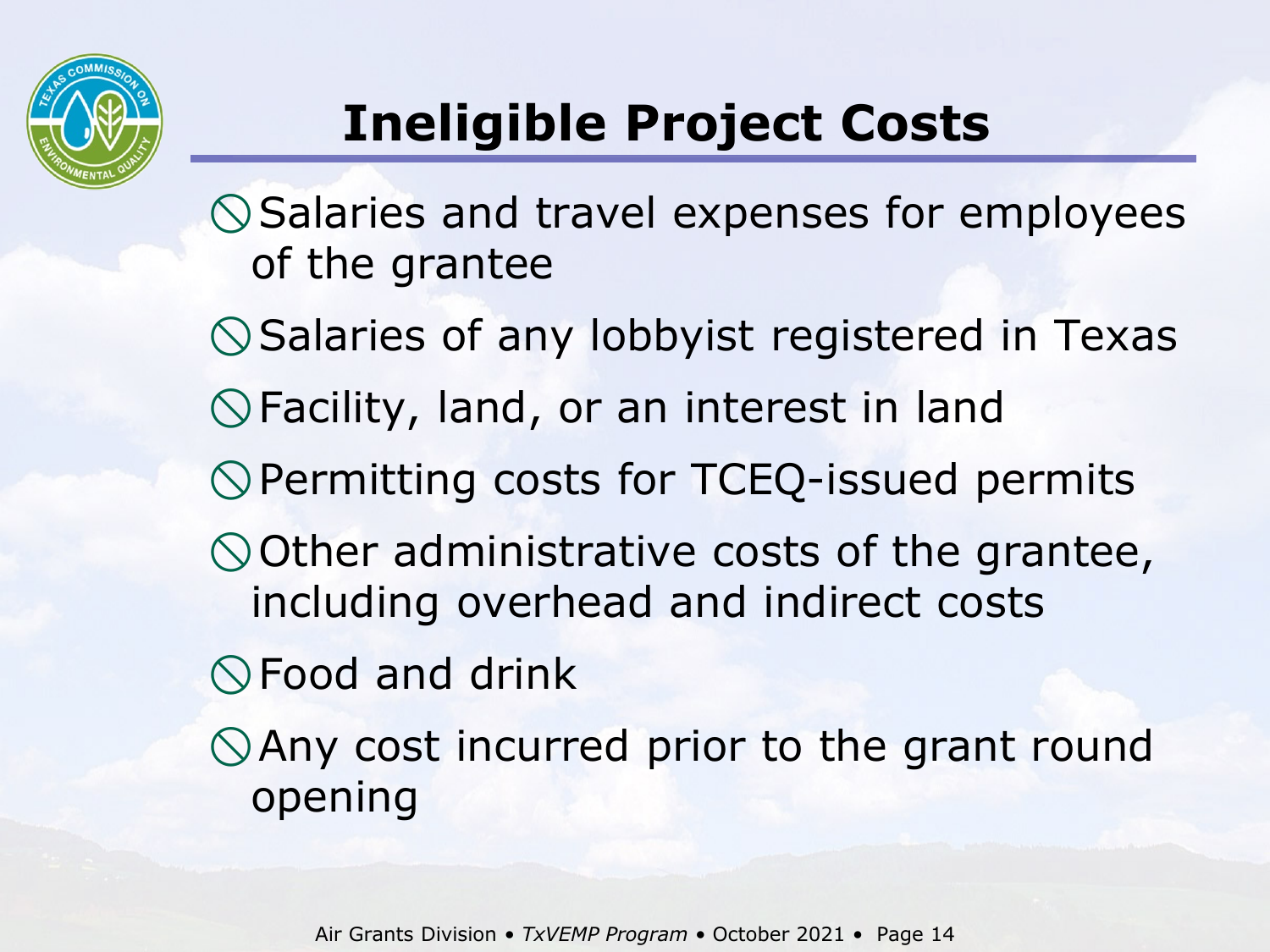

# **Application Submission**

- • Applications will be accepted for priority consideration  under **Phase No. 1 beginning Tuesday, November 2, 2021, at 8:00 am CST.**
- • During **Phase No. 1**, applicants may submit up to five (5) project applications.
- • Separate application submissions are required for each project site.
- • Applicants may not apply or receive funding for the same project and/or activities for which funding was awarded under a Texas Emissions Reduction Plan grant program.
- • Applicants are encouraged to submit applications via e-mail, but applications may also be submitted via standard or express mail.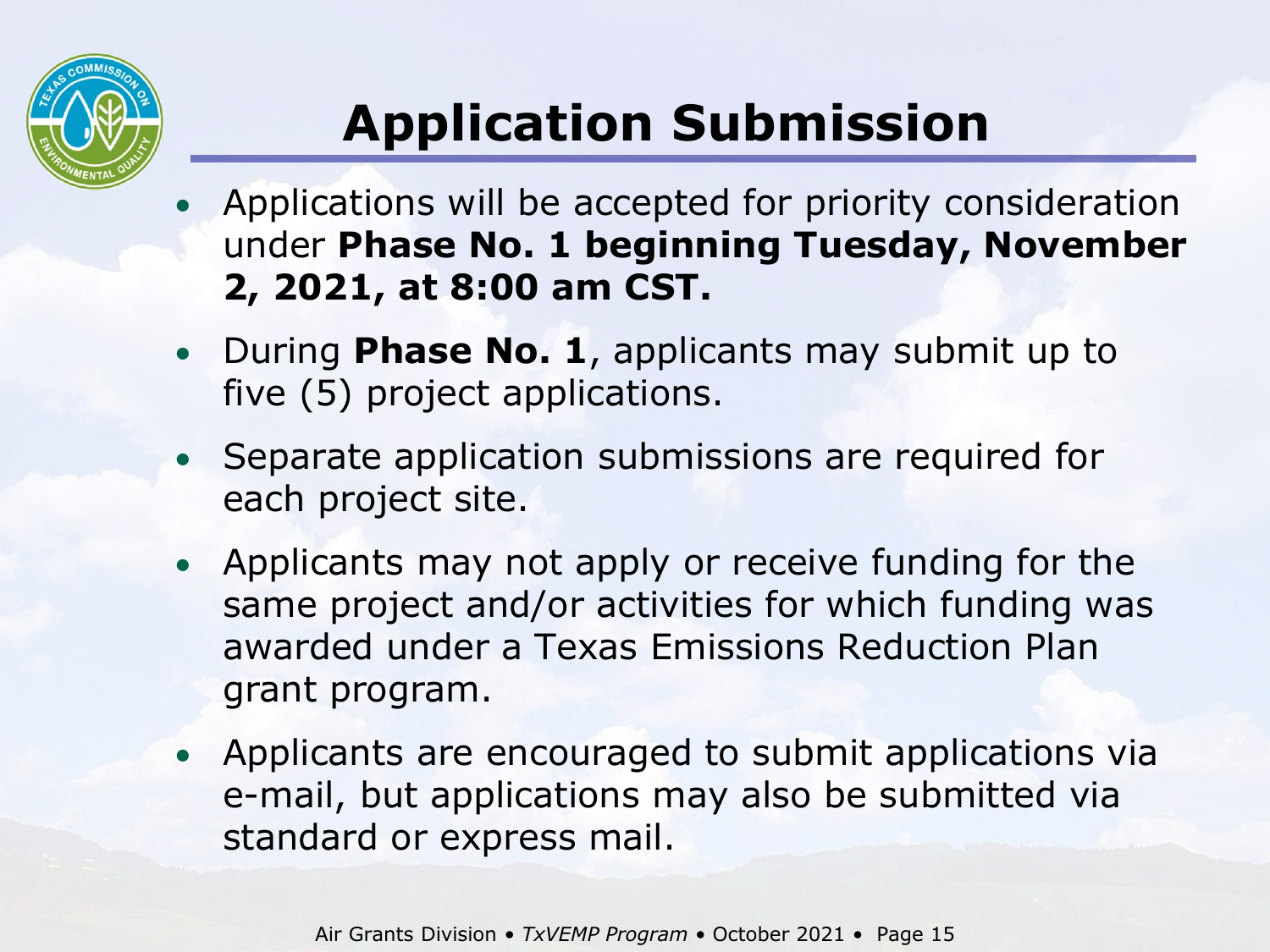

# **Application Submission (cont.)**

#### **The following documents must be submitted with the application:**

- • itemized price quotes to support the costs provided in the budget estimate (Form 4); and
- applicants who do not own the project site. • Site Verification Form (Supplemental Form 1) for
- **Phase No. 1** of the application submission period, supply services is required. • **For hydrogen projects:** to be considered during documentation of the demand for hydrogen

#### **Incomplete applications may not be accepted by TCEQ.**

Air Grants Division • *TxVEMP Program* • October 2021 • Page 16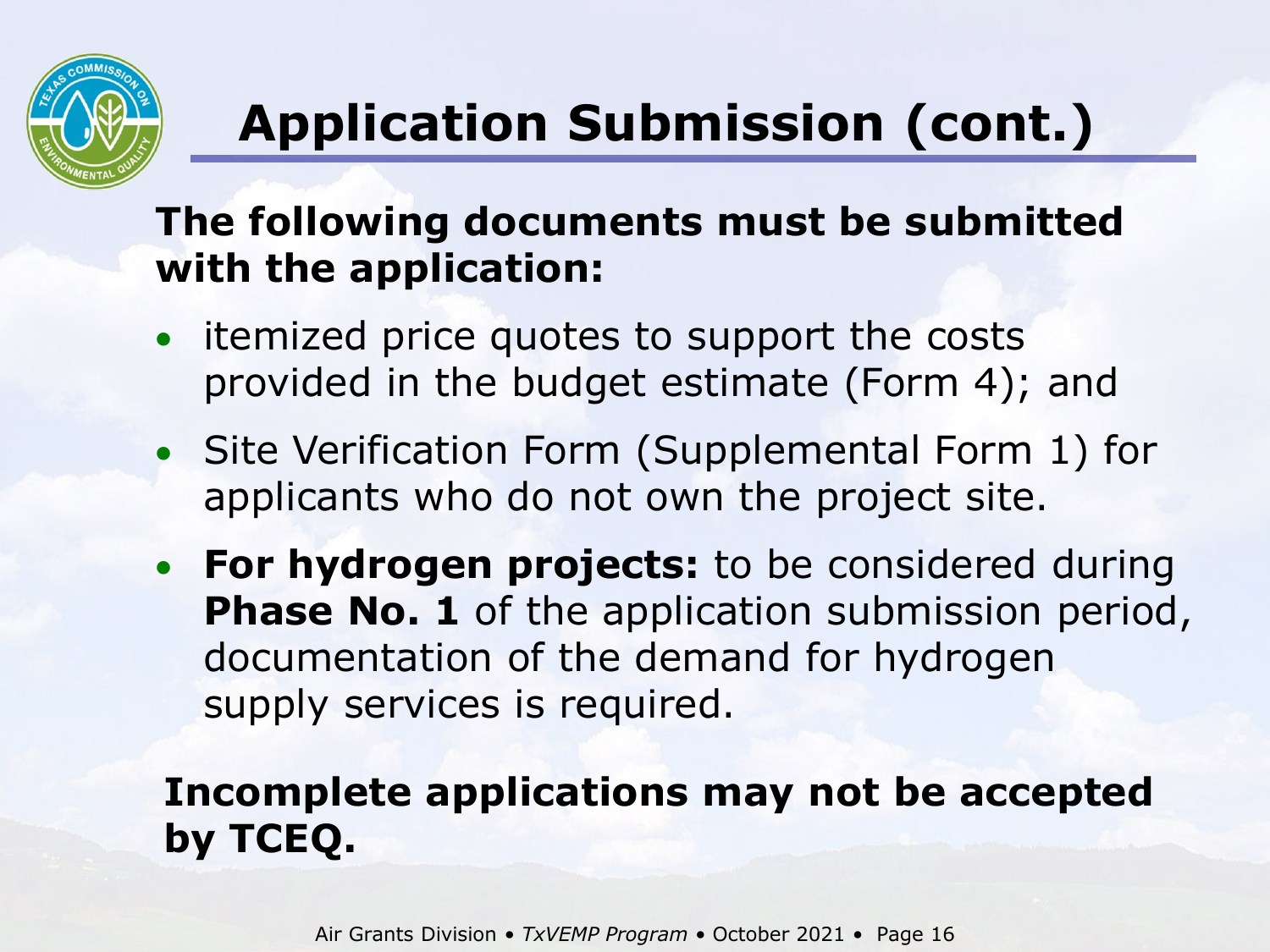

### **Grant Agreement**

- • Entities selected to receive grant funding will be required to sign a contract with TCEQ.
- • Projects must be completed within the scope, time frame, and funding limitations specified in the contract.
- equipment in good operating condition for at least **five (5)**  • Grantees must commit to maintaining the grant-funded **years**.
- • Grant-funded equipment must be insured against loss or property. Insurance must be maintained for the life of the contract and the five-year operating period. Documentation of required insurance coverage must be submitted to TCEQ. damage, including liability damage to protect persons and
- Grantees must submit quarterly progress reports.
- • A sample contract will be available on the TxVEMP website at [www.TexasVWFund.org.](http://www.texasvwfund.org/)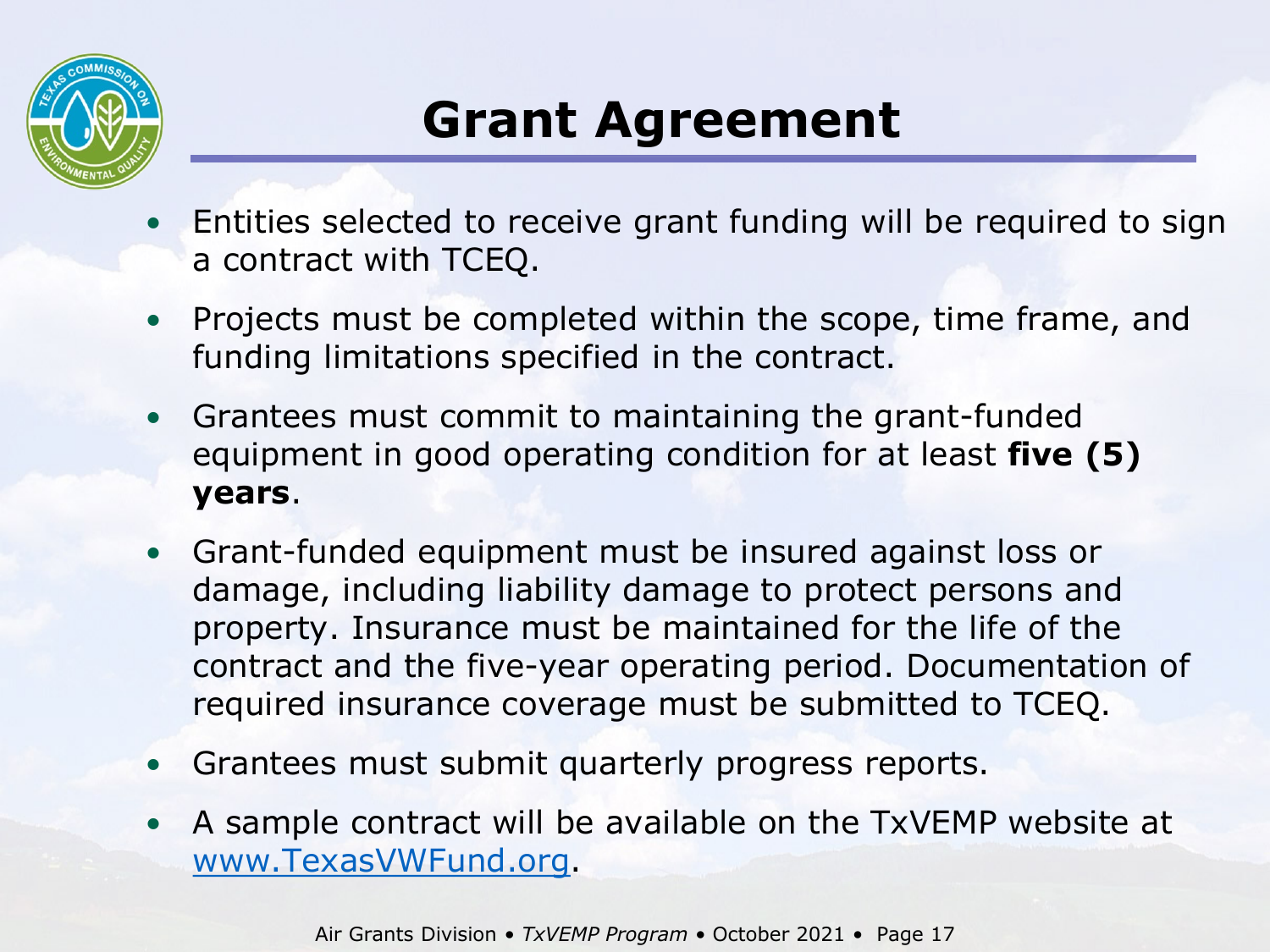

# **Grant Reimbursement**

- • Payments will be made on a reimbursement basis for expenses incurred and paid by the grant recipient for the purchase and installation of light-duty ZEV supply equipment.
	- – The equipment must be received, installed, and operational to be considered "incurred and paid."
- • A summary of all expenses, invoices, and proof of payment must be submitted with the request for reimbursement.
- • The grant reimbursement plus financial incentives must not exceed 100% of the total cost of the proposed activity.
- • Reimbursement will be disbursed via check by the Trustee of the Volkswagen Settlement Trust.

Air Grants Division • *TxVEMP Program* • October 2021 • Page 18